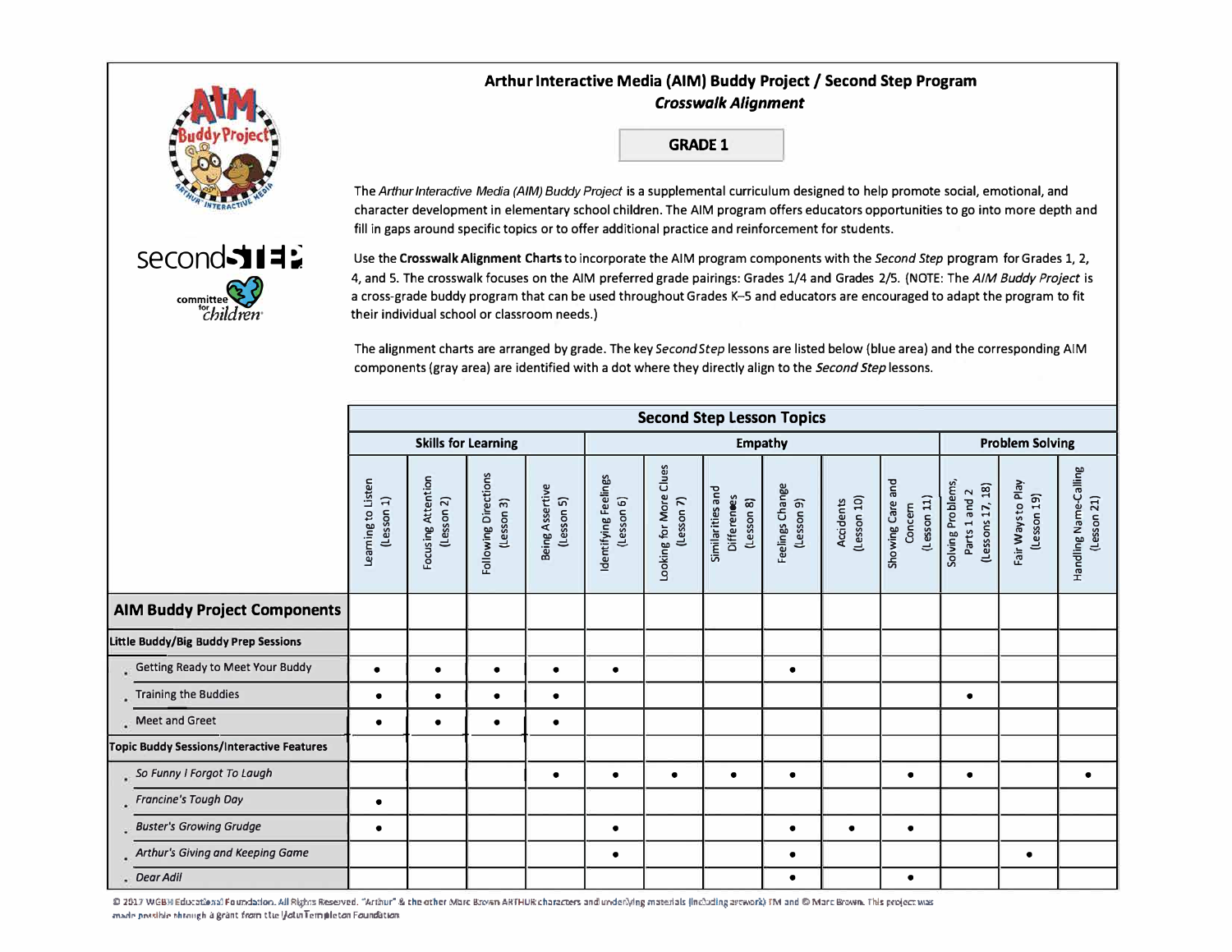# Arthur Interactive Media (AIM) Buddy Project / Second Step Program **Crosswalk Alignment**

**GRADE 2** 

The Arthur Interactive Media (AIM) Buddy Project is a supplemental curriculum designed to help promote social, emotional, and character development in elementary school children. The AIM program offers educators opportunities to go into more depth

and fill in gaps around specific topics or to offer additional practice and reinforcement for students.



Use the Crosswalk Alignment Charts to incorporate the AIM program components with the Second Step program for Grades 1, 2, 4, and 5. The crosswalk focuses on the AIM preferred grade pairings: Grades 1/4 and Grades 2/5. (NOTE: The AIM Buddy Project is a cross-grade buddy program that can be used throughout Grades K-5 and educators are encouraged to adapt the program to fit their individual school or classroom needs.)

The alignment charts are arranged by grade. The key Second Steplessons are listed below (blue area) and the corresponding AIM components (gray area) are identified with a dot where they directly align to the Second Step lessons.

|                                     | <b>Second Step Lesson Topics</b> |                                                   |                               |                                    |                                              |                                 |                                                   |                                  |                                    |                                      |
|-------------------------------------|----------------------------------|---------------------------------------------------|-------------------------------|------------------------------------|----------------------------------------------|---------------------------------|---------------------------------------------------|----------------------------------|------------------------------------|--------------------------------------|
|                                     | <b>Skills for Learning</b>       |                                                   |                               |                                    | Problem<br><b>Solving</b>                    |                                 |                                                   |                                  |                                    |                                      |
|                                     | Being Respectful<br>(Lesson 1)   | Focusing Attention<br>and Listening<br>(Lesson 2) | Being Assertive<br>(Lesson 3) | Identifying Feelings<br>(Lesson 5) | Leaming About More<br>(Lesson 6)<br>Feelings | Feeling Confident<br>(Lesson 7) | Respecting Different<br>Preferences<br>(Lesson 8) | Showing Compassion<br>(Lesson 9) | Predicting Feelings<br>(lesson 10) | Taking Responsibility<br>(Lesson 19) |
| AIM PROGRAM COMPONENTS              |                                  |                                                   |                               |                                    |                                              |                                 |                                                   |                                  |                                    |                                      |
| ittle Buddy/Big Buddy Prep Sessions |                                  |                                                   |                               |                                    |                                              |                                 |                                                   |                                  |                                    |                                      |
| * Getting Ready to Meet Your Buddy  | $\bullet$                        | $\bullet$                                         | $\bullet$                     | $\bullet$                          | $\bullet$                                    |                                 | $\bullet$                                         |                                  |                                    |                                      |
| * Training the Buddies              | $\bullet$                        | ٠                                                 | ٠                             |                                    | $\bullet$                                    |                                 |                                                   |                                  |                                    |                                      |
| · Meet and Greet                    | $\bullet$                        | $\bullet$                                         | $\bullet$                     |                                    | $\bullet$                                    |                                 |                                                   |                                  |                                    |                                      |
| Topic Buddy Sessions/Interactives   |                                  |                                                   |                               |                                    |                                              |                                 |                                                   |                                  |                                    |                                      |
| · So Funny I Forgot To Laugh        | $\bullet$                        |                                                   | $\bullet$                     | $\bullet$                          | $\bullet$                                    | $\bullet$                       | $\bullet$                                         | $\bullet$                        |                                    | $\bullet$                            |
| * Francine's Tough Day              | $\bullet$                        |                                                   |                               |                                    |                                              |                                 |                                                   |                                  |                                    |                                      |
| · Buster's Growing Grudge           |                                  |                                                   |                               | $\bullet$                          |                                              |                                 |                                                   |                                  | $\bullet$                          |                                      |
| · Arthur's Giving and Keeping Game  |                                  |                                                   |                               | $\bullet$                          |                                              |                                 |                                                   | $\bullet$                        | $\bullet$                          |                                      |
| · Dear Adil                         |                                  |                                                   |                               |                                    |                                              |                                 | $\bullet$                                         | $\bullet$                        |                                    | $\bullet$                            |

2017 WGBH Educational Foundation. All Rights Reserved. "Arthur" & the other Marc Brown ARTHUR characters and underlying materials (including arework) TM and @ Marc Brown. This project was made possible through a grant from the VolutTempleton Foundation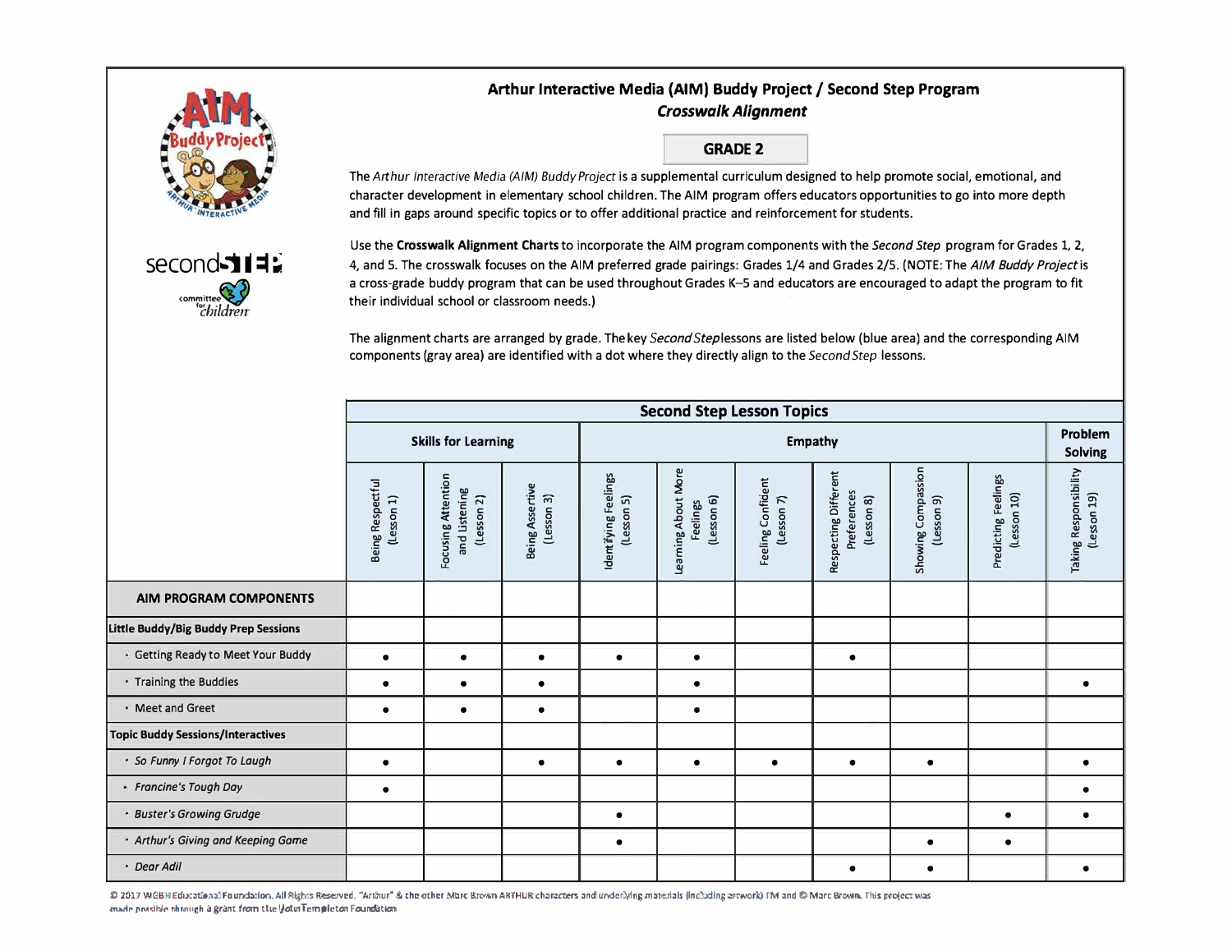

second 11

committee<sup>83</sup>

## Arthur Interactive Media (AIM) Buddy Project / Second Step Program **Crosswalk Alignment**

### **GRADE 4**

The Artbur Interative Media (AIM) Buddy Projet is a supplemental curriculum designed to help promote social, emotional, and character development in elementary school children. The AIM program offers educators opportunities to go into more depth and fill in gaps around specific topics or to offer additional practice and reinforcement for students.

Use the Crosswalk Alignment Charts to incorporate the AIM program components with the Second Step program for Grades 1, 2, 4, and 5. The crosswalk focuses on the AIM preferred grade pairings: Grades 1/4 and Grades 2/5. (NOTE: The AIM Buddy Project is a cross-grade buddy program that can be used throughout Grades K-5 and educators are encouraged to adapt the program to fit their individual school or classroom needs.)

The alignment charts are arranged by grade. The key Second Step lessons are listed below (blue area) and the corresponding AIM components (gray area) are identified with a dot where they directly align to the Second Step lessons.

|                                          | <b>Second Step Lesson Topics</b>  |                                        |                               |                                                          |                                                 |                                                       |                                  |                              |                                                                 |  |  |
|------------------------------------------|-----------------------------------|----------------------------------------|-------------------------------|----------------------------------------------------------|-------------------------------------------------|-------------------------------------------------------|----------------------------------|------------------------------|-----------------------------------------------------------------|--|--|
|                                          |                                   | <b>Empathy and Skills for Learning</b> |                               |                                                          |                                                 |                                                       |                                  |                              |                                                                 |  |  |
|                                          | Empathy and Respect<br>(Lesson 1) | Listening with Attention<br>(Lesson 2) | Being Assertive<br>(lesson 3) | Respecting Similarities<br>and Differences<br>(Lesson 4) | Complex Feelings<br>Understanding<br>(Lesson 5) | Different Perspectives<br>Understanding<br>(Lesson 6) | Showing Compassion<br>(Lesson 9) | Making a Plan<br>(Lesson 18) | <b>Taking Responsibility</b><br>for Your Actions<br>(Lesson 20) |  |  |
| AIM PROGRAM COMPONENTS                   |                                   |                                        |                               |                                                          |                                                 |                                                       |                                  |                              |                                                                 |  |  |
| Little Buddy/Big Buddy Prep Sessions     |                                   |                                        |                               |                                                          |                                                 |                                                       |                                  |                              |                                                                 |  |  |
| • Getting Ready to Meet Your Buddy       | $\bullet$                         | $\bullet$                              | $\bullet$                     | $\bullet$                                                | $\bullet$                                       |                                                       |                                  |                              |                                                                 |  |  |
| * Training the Buddies                   | $\bullet$                         | $\bullet$                              | $\bullet$                     | $\bullet$                                                | $\bullet$                                       |                                                       |                                  |                              |                                                                 |  |  |
| * Meet and Greet                         | ٠                                 | ٠                                      | $\bullet$                     | $\epsilon$                                               | $\bullet$                                       |                                                       |                                  |                              |                                                                 |  |  |
| <b>Topic Buddy Sessions/Interactives</b> |                                   |                                        |                               |                                                          |                                                 |                                                       |                                  |                              |                                                                 |  |  |
| · So Funny I Forgot To Laugh             | $\bullet$                         |                                        | $\bullet$                     |                                                          | $\bullet$                                       | $\bullet$                                             | $\bullet$                        |                              | $\bullet$                                                       |  |  |
| · Francine's Tough Day                   |                                   |                                        |                               | ٠                                                        | $\bullet$                                       |                                                       |                                  |                              |                                                                 |  |  |
| · Buster's Growing Grudge                |                                   |                                        |                               |                                                          |                                                 | $\bullet$                                             |                                  | $\bullet$                    |                                                                 |  |  |
| • Arthur's Giving and Keeping Game       | $\bullet$                         |                                        |                               |                                                          |                                                 |                                                       | $\bullet$                        |                              |                                                                 |  |  |
| • Dear Adil                              |                                   |                                        |                               | $\bullet$                                                |                                                 | $\bullet$                                             |                                  |                              | $\bullet$                                                       |  |  |

20 2017 WGBH Educational Foundation. All Rights Reserved. "Arthur" & the other Marc Brown ARTHUR characters and underlying materials (including arework) TM and @ Marc Brown. This project was made possible through a grant from the light Templeton Foundation.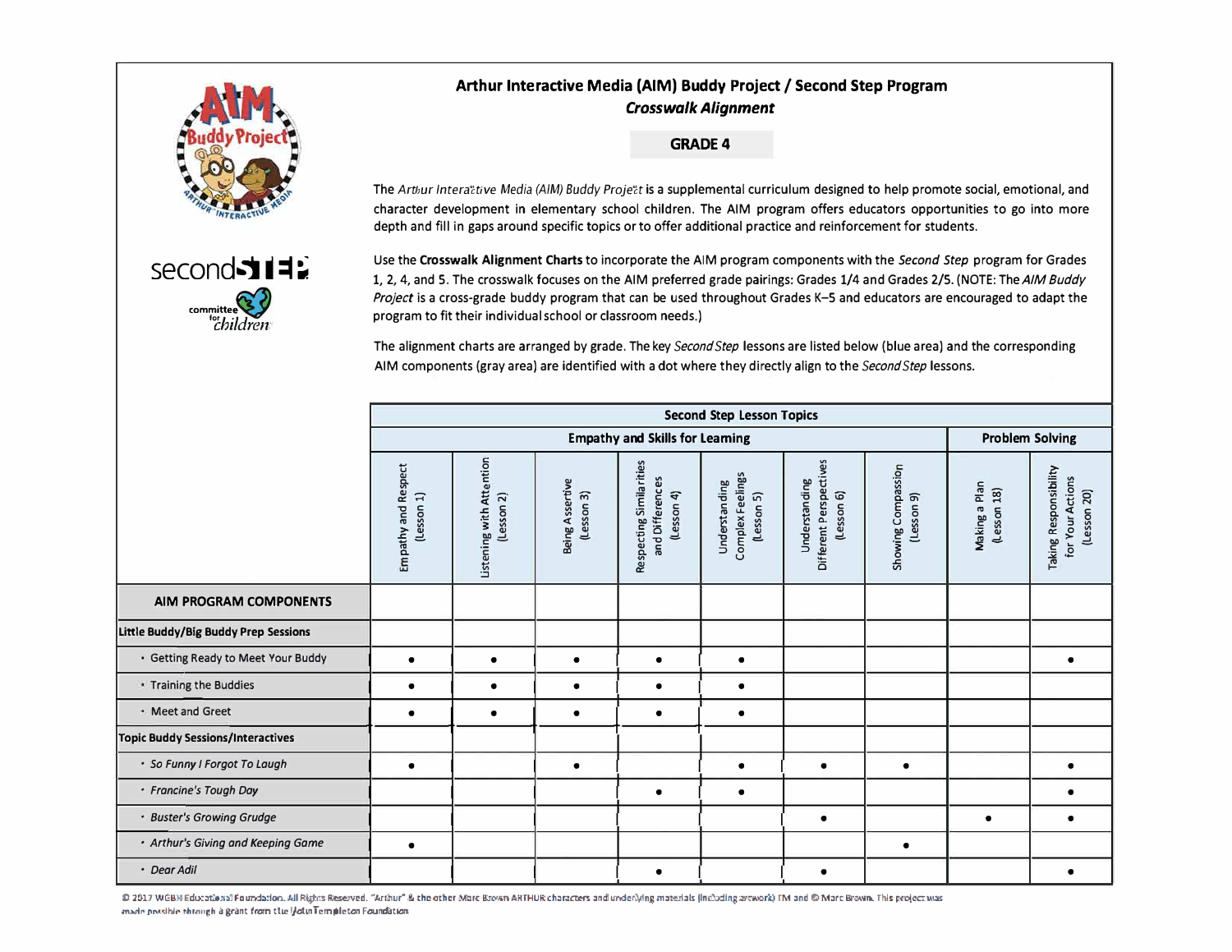## Arthur Interactive Media (AIM) Buddy Project / Second Step Program **Crosswalk Alianment**



second 311

committee

## **GRADE 5**

The Arthur Interactive Media (AIM) Buddy Project is a supplemental curriculum designed to help promote social, emotional, and character development in elementary school children. The AIM program offers educators opportunities to go into more depth and around specific topics or to offer additional practice and reinforcement for students.



The crosswalk alignment charts are arranged by grade. The key Second Step lessons are listed below (blue area) and the corresponding AIM components (gray area) are identified with a dot where they directly align to the Second Step lessons.

|                                          |                                    |                                         | <b>Problem Solving</b>        |                                        |                                              |                                     |                                             |                                                      |                                    |
|------------------------------------------|------------------------------------|-----------------------------------------|-------------------------------|----------------------------------------|----------------------------------------------|-------------------------------------|---------------------------------------------|------------------------------------------------------|------------------------------------|
|                                          | Empathy and Respect<br>(less on 1) | Listening with Attention<br>(less on 2) | Being Assertive<br>(Lesson 3) | Predicting Feelings<br>$(less$ sn $4)$ | Taking Others'<br>Perspectives<br>(Lesson 5) | Accepting Differences<br>(Lesson 6) | Responding with<br>Compassion<br>(Lesson 8) | Making a Plan<br>$\widetilde{\mathbf{g}}$<br>(Lesson | Dealing with Gossip<br>(Lesson 20) |
| AIM PROGRAM COMPONENTS                   |                                    |                                         |                               |                                        |                                              |                                     |                                             |                                                      |                                    |
| Little Buddy/Big Buddy Prep Sessions     |                                    |                                         |                               |                                        |                                              |                                     |                                             |                                                      |                                    |
| · Getting Ready to Meet Your Buddy       | $\bullet$                          | $\bullet$                               | $\bullet$                     |                                        | $\bullet$                                    | $\bullet$                           |                                             | $\bullet$                                            |                                    |
| • Training the Buddies                   | ٠                                  | $\bullet$                               | $\bullet$                     |                                        |                                              | $\bullet$                           |                                             |                                                      |                                    |
| · Meet and Greet                         | ٠                                  | $\bullet$                               | $\bullet$                     |                                        |                                              |                                     |                                             |                                                      |                                    |
| <b>Topic Buddy Sessions/Interactives</b> |                                    |                                         |                               |                                        |                                              |                                     |                                             |                                                      |                                    |
| · So Funny I Forgot To Laugh             |                                    |                                         | $\bullet$                     |                                        |                                              |                                     | $\bullet$                                   |                                                      | $\bullet$                          |
| · Francine's Tough Day                   |                                    |                                         |                               | $\bullet$                              | $\bullet$                                    |                                     |                                             |                                                      |                                    |
| · Buster's Growing Grudge                |                                    |                                         |                               |                                        |                                              |                                     |                                             | $\bullet$                                            |                                    |
| • Arthur's Giving and Keeping Game       | $\bullet$                          |                                         |                               |                                        |                                              |                                     | $\bullet$                                   |                                                      |                                    |
| · Dear Adil                              | $\bullet$                          |                                         |                               |                                        | $\bullet$                                    | $\bullet$                           |                                             |                                                      |                                    |

2012 WGBH Educational Foundation. All Rights Reserved. "Arthur" & the other Marc Brown ARTHUR characters and underlying materials (including arework) TM and @ Marc Brown. This project was made possible through a grant from the lictual empleton Foundation